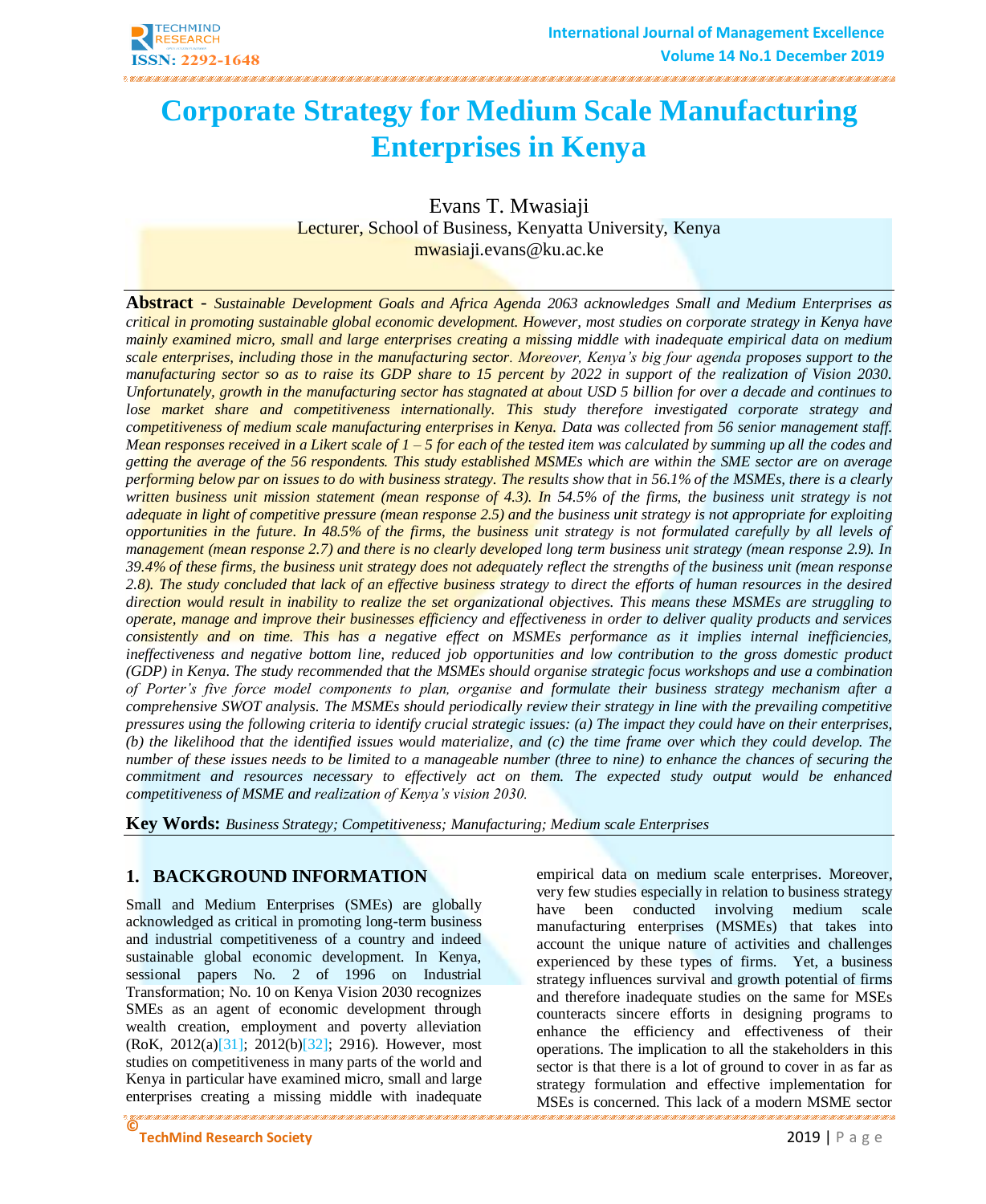.<br>NGC 1867 NGC 1867 NGC 1867 NGC 1867 NGC 1867 NGC 1867 NGC 1867 NGC 1867 NGC 1867 NGC 1867 NGC 1867 NGC 1867 NG

in Kenya has not been accidental. Industrial development and macro-policies have historically been skewed towards the large firms. Hence, from the Sessional paper No. 2 of 1996 on Industrial Transformation by the Year 2020 and later vision 2030, have re-emphasized that industrialization, which includes the MSMEs is a prime mover of the Kenyan economic development (RoK, 2011).

Consequently, Kenya Government's big four agenda proposes support to the manufacturing sector so as to raise its GDP share to 15 percent by year 2022 as part of the realization of Vision 2030 and Africa's Agenda 2063, due to the its strong forward and backward linkages with other sectors in the economy. The manufacturing sector in Kenya serves both the local and export market mainly in the East African region and is subdivided into twelve subsectors which are in processing and value addition. However, the manufacturing sector has had very minimal growth stagnating at about USD 5 billion for more than a decade, and continues to lose market share in East African and competitiveness in the international trade (RoK, 2018[\)\[35\].](#page-8-2) For instance, Kenya held a dominant position supplying the region with manufactured goods with Uganda as the largest trade partner, though lately, Kenya's manufactured exports to Uganda and Tanzania dropped in year 2017 by 5.4 and 29.59 percent respectively as compared to 2013. Many manufacturing companies such as Procter and Gamble and Reckitt Benckiser have in the recent past relocated from Kenya to other regions citing high cost of doing business. As a result, the manufacturing sector's contribution to GDP over the last five years has been on a downward trend, contributing 10.7 percent of GDP in year 2013, though this progressively declined to 8.4 percent as at 2017. In 2019, the situation had still not improved with at least four Kenyan companies announcing plans to sack their employees before end of 2019. Among the companies that issued the dreaded memo to their staff include East African Portland Cement (EAPCC), Telkom Kenya, Stanbic Bank Kenya and Diageo Africa Business Service Centre (ABSC). East African Portland Cement for instance declared in August 2019 all positions redundant, citing massive losses and persistent financial woes as the reasons behind the painful decision.

At the international level, the Global Competitiveness Report (2018) ranks Kenya at position 93 out of 140 economies samples for the survey. Competitiveness Rank in Kenya averaged 96.92 from 2007 until 2018, reaching an all-time high of 106 in 2011 and a record low of 88 in 2007. This ranking shows that there is still work to be done in enhancing the business climate and the competitiveness of firms in the country. In view of this, and considering that strategy has interrelation with business success, the current study sought to examine Business strategy and the competiveness of medium scale manufacturing enterprises in Kenya.

According to Dekkers, R. (2011[\)\[11\],](#page-8-3) strategy formulation involves the development and maintenance of a strategic balance between an organisation's broader objectives, its capabilities and the changing factors in the environment. This involves establishing a clear mission statement, setting SMART (Specific, Measurable, Attainable, Relevant and Time bound) business objectives, designing a sound business portfolio and coordinating functional strategies (Dyer & Singh, 1998). The intention of strategy formulation is to find ways in which an enterprise can best use its strengths to take advantage of attractive opportunities and at the same time hedge itself from threats prevalent in the environment (Tuan & Takahashi, 2009[\)\[38\].](#page-9-0) Though a business strategy involves the critical decisions a firm makes about how to match its resources and strengths with its environment to create an advantage over its competitors, a firm may alternatively implement a strategy geared towards preventing a competitor from gaining an advantage (Lunati, 2007).

Business strategy as expounded in enterprise objectives serve several purposes. A business strategy for instance provides a measure of performance and focuses attention on the direction of the efforts of its members (Brinkmsnn, Grinchnik & Kapsa, 2010[\)\[6\].](#page-8-4) It also constitutes the premise upon which planning and management controls related to the activities of the organization are constructed (Dekkers, 2011[\)\[11\].](#page-8-3) A business strategy also provides the basis upon which decision-making and justification for particular action is premised (Tuan & Takahashi, 2009[\)\[38\].](#page-9-0) It also assists in developing commitment of individuals and groups to the activities of the enterprise, through focusing attention on the purposeful behaviour and providing a basis for motivation and reward systems (Liesch, Buckley, Simonin & Knight, 2012[\)\[20\].](#page-8-5)

<u>, waana maanaan ka maanaan ka maanaan ka maanaan ka maanaan ka maanaan ka maanaan waxaan waxay ka maanaan ka m</u> The current world economic order signals the end of decades of commercial firms operating in a sheltered environment free from open and market driven competition (Jara & Escaith, 201[2\[15\];](#page-8-6) Kotler, 2007). This has resulted in the need for major transformations in trading and production systems for enterprises operating in a globalized business environment. The accompanying rapid advances in production and information technologies to keep up with the pace of globalization are accelerating the spread and intensity of competitive pressures on enterprises (Liesch, et al., 2012[\)\[20\].](#page-8-5) This situation is much more complicated for firms in the SME sector because such firms are very different from large firms. Penrose (1995) uses the analogy that while caterpillars and butterflies are manifestations of the same creature, they cannot be meaningfully compared with each other as the differences are too great. Firms in the SME sector have to contend with the constraints that are three fold in nature. Some are inherent to being small, because small size per se imposes costs and innovative penalties in the areas of marketing and technology, for lack of economies of scale (Levratto, Tessier & Zouikri,  $2010[19]$ ; Yeboah,  $2015[42]$ . Some constraints are an offshoot of distortions in the market and institutions, while others are created by policy interventions. For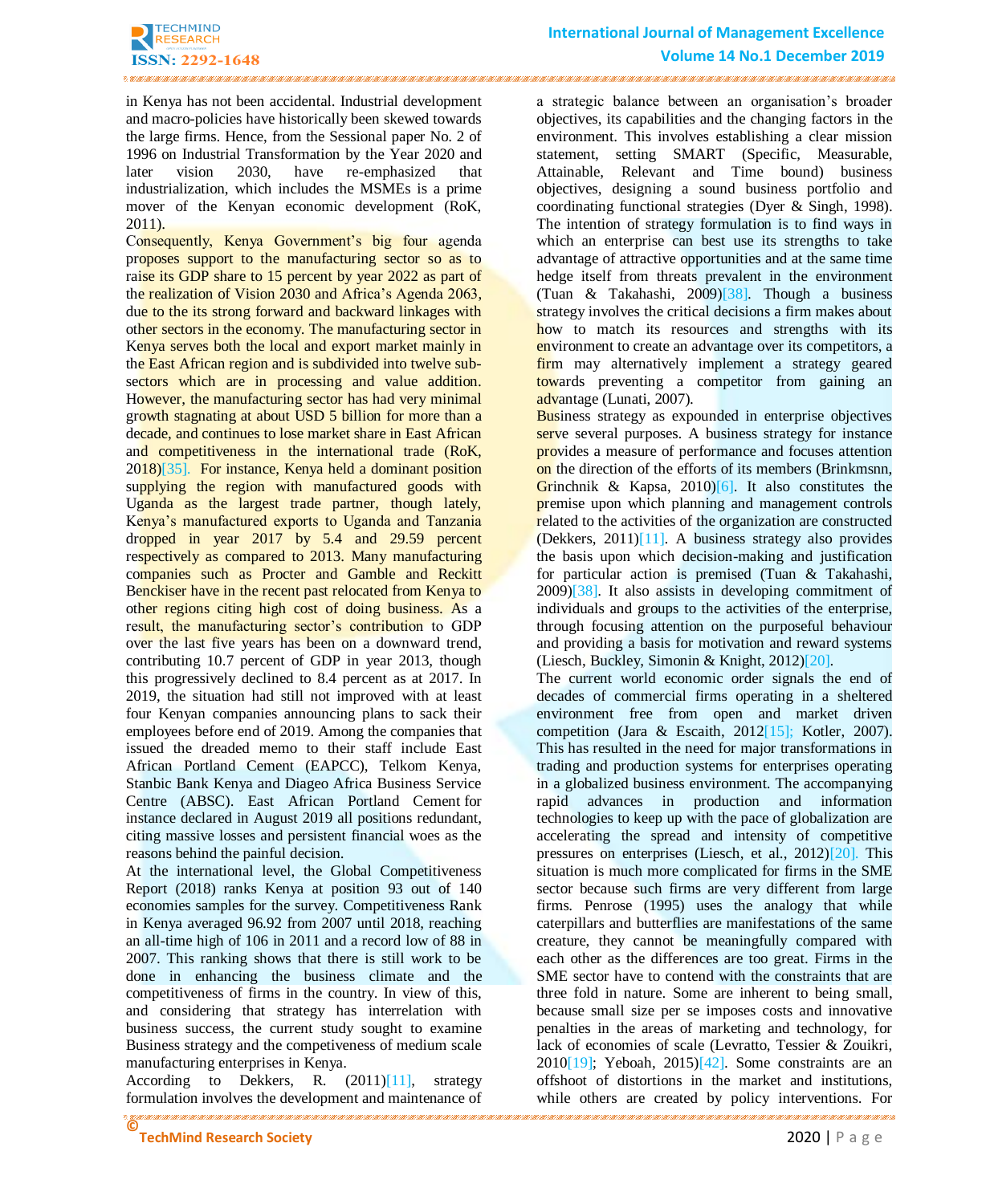

instance, providers of productive factors (credit, infrastructure, etc.) prefer dealing with a few large customers because they are more economically viable and safer as compared to a range of small and dispersed ones (Dawson, 1997). The argument is that SMEs are more difficult to collect comprehensive information on them, for instance, to facilitate credit rating. They are also said to be more difficult to monitor and the cost of enforcing contracts may be disproportionately large as compared to the size of the transaction (Yeboah, 2015[\)\[42\].](#page-9-1)

The very fact that the current business environment is faced with varying conditions, increasing changes and complexity, requires a business strategy that properly matches the strengths and resources of the enterprise with particular elements of its environment with a view to achieving a competitive advantage (Brinkmsnn, Grinchnik & Kapsa, 201[0\[6\];](#page-8-4) Sainidis, Johnson, Whittington & Scholes, 2001). The harsh reality to the Kenyan MSMEs is therefore to implement measures on strategic thinking or perish. It is therefore necessary for MSMEs to clearly establish a Business Strategy for the enterprise if it is to succeed in the current harsh world economic order. This is simply because failure to clearly establish a business strategy may lead to a mismatch between the strengths and resources of the enterprise and/or pointless exhaustion of physical and human resources at worst. MSMEs should therefore strive to identify the appropriate mix for sustainable efficiency and effectiveness in the market place. Success lies with the entrepreneur's ability to manage change and be capable of responding with speed to the environmental drivers that necessitate alteration in strategy and organizational practices (Banjoko, Iwuji & Bagshaw, 2012[\)\[4\].](#page-8-8) These change drivers include rapid technological development, changes in consumer tastes and preferences, deregulation, aggressive competition, increased globalization, and increased organizational complexity (Sinha, Akoorie, Ding & Wu, 2011). An MSME must therefore deal with a number of strategic issues as it seeks to create and or maintain an advantage over its competitors.

It is against this background that this study sought to examine business strategy for MSMEs being a reflection of how these kind of firms in Kenya it have configured their resources and strengths in pursuit of the advantages in the current globalized market place.

# **2. MATERIALS AND METHODS**

The study adopted descriptive design to obtain data with respect to the identified variables arising from extensive review of relevant literature. The unit of analysis for this study were MSMEs with an employment level of between fifty one (51) and two hundred persons (200). The chosen MSMEs were from a cross section of the manufacturing or value addition sector. The employment level of between 51 and 200 was arrived at considering the definition of micro and small enterprises provided for in

the MSE Act of 2012 (RoK, 2012) and also the definition by the European Economic and Social Committee.

Nairobi City County in Kenya was chosen because it is not only the regional business hub, but also because over 80 per cent of the manufacturing or value addition enterprises are based there (KAM, 2019[\)\[16\].](#page-8-9) The manufacturing sector was chosen not only because of its critical role towards Kenya's industrialization, but also because its output is often traded in local, regional and international markets than service output. The manufacturing firms are also more likely to be in direct competition with foreign firms attempting to develop substitute technology using similar processes and targeting the same customers. Moreover, the industrial sector in Kenya comprises of the manufacturing, quarrying and mining and construction activities, out of which the manufacturing activities accounts for the greatest share. In addition, industrialization (which includes manufacturing), has been hailed as the "engine" for growth" for newly emerging economies in the world and that is why the Kenya Government recognises this as a core goal to the attainment of vision 2030 (RoK, 2011). The Chief Executive Officers, General Managers or Senior Management Executives of the MSMEs were identified because they would be in a better position to respond to questions touching on the overall competitiveness of their respective enterprises.

A Sampling Frame was prepared as per the list obtained from the Kenya Association of Manufacturers (KAM) and the licensing department of the Nairobi City County Government. This was done to ensure only the inclusion of legal business enterprises. It was also necessary to use both lists because not all MSMEs are members of KAM. The next step was to augment the list using data from the Kenya National Bureau of Statistics. As a result, 484 enterprises were identified from the various economic activities in the manufacturing sector as follows: Food Processing, Wood Workings, Fabricated Metal Products, Non-metallic products and Leather, Textiles and Garments.

Out of the 485 enterprises, 392 are located or have their offices within Nairobi City County which is the study's geographical setting. Of these 392 firms, only 90 fell within the required employment level of between 51 and 200 persons as per the study's definition of an MSME. The short-listed 90 enterprises were then classified into three (3) clusters based on employment level of 51-100, 101-150; and 151-200. In each of the clusters, the selected firms were further subdivided into five (5) substrata of Food Processing, Wood Workings, Fabricated Metal Products, and Leather, Textiles and Garments. This was done to ensure that the whole population was evenly covered to avoid biased representation (Oslo Manual, 2005). In addition, this method was deemed useful in three ways. First, it was conceived that each stratum would be homogenous internally but heterogeneous with other strata of the population. Secondly, stratification would be useful if there was going to be a need to study

**©**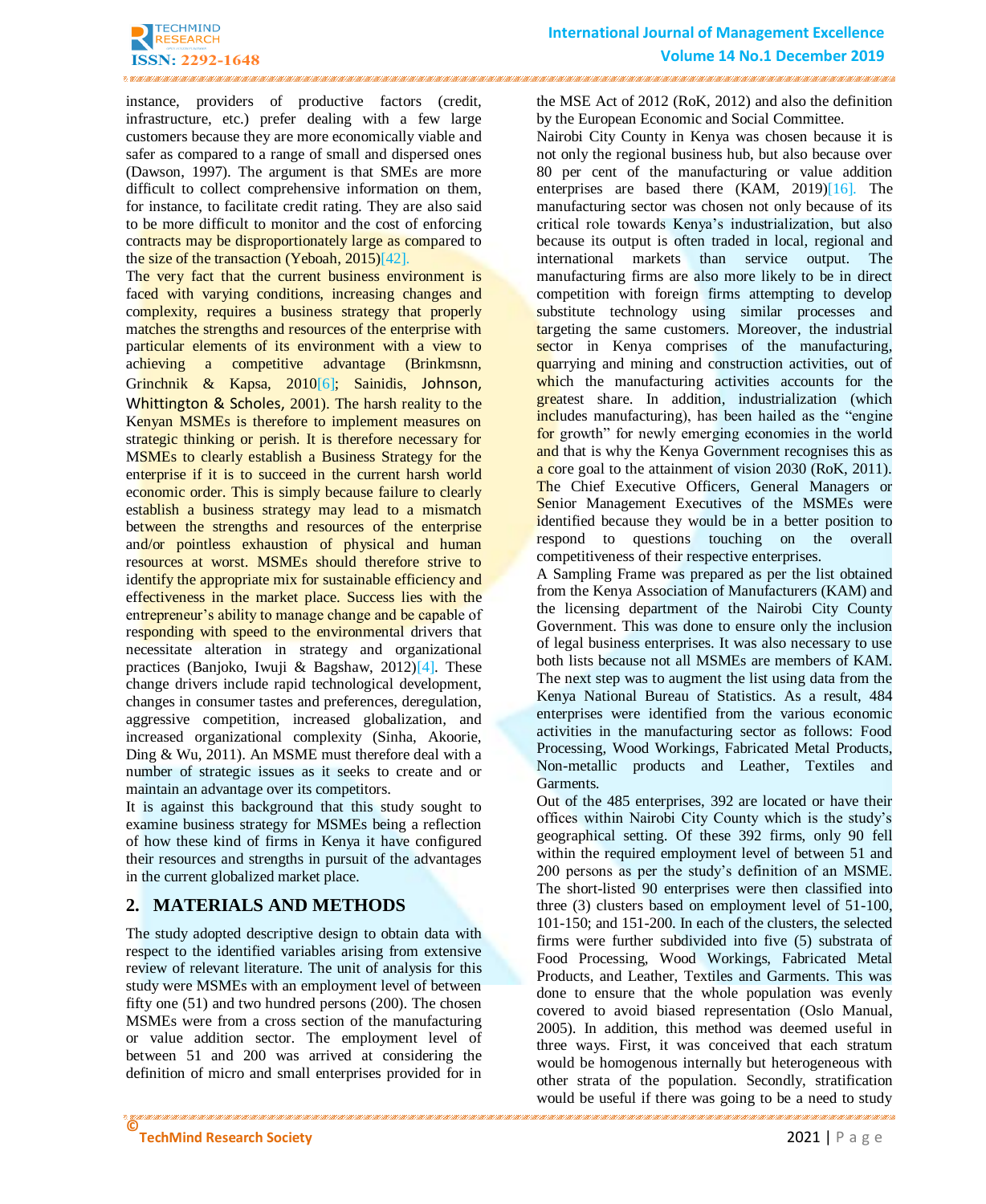the characteristics of certain sub-groups. Lastly, it was useful for the application of different methods of data collection where necessary in the different parts of the population (Saldana, 2011).

.<br>• what are are are an included a compact on the area on that are an area on the area of the area of the area of the area of the

Using Krejcie and Morgan's (1970) table of determining sample size, 73 is the actual number of firms that is required to form a representative sample, out of a population of 90. The applicable formula is:  $s = X^2 NP$ (1− *P*) ÷ *d* 2 (*N* −1) + *X* 2*P* (1− *P*), at a confidence level of 95% and a margin of error of plus or minus 5%, where:

 $s = required sample size.$ 

*X*2 = the table value of chi-square for 1 degree of freedom at the desired confidence level (3.841).

 $N =$  the population size.

*P* = the population proportion (assumed to be .50 since this would provide

the maximum sample size).

 $d =$  the degree of accuracy expressed as a proportion  $(.05)$ .

Having determined the required sample size to be 73 MSMEs out of 90, it was found prudent to add additional enterprises to cover for possible non responses from the respondents, and also increase the reliability of the findings. The residue MSMEs seventeen (17), though five (5) had already been used during the pilot study, thus unavailable for inclusion. Since the remaining twelve (12) firms were judged not to be many, it was found wise to include them in the study to act as a buffer zone for possible non responses. As a result, all the eighty five (85) available MSMEs were included in the study, thus making it unnecessary to establish the sampling fraction. The collected data was analysed using descriptive statistics.

# **3. REVIEW OF RELEVANT LITERATURE**

# **3.1 The Manufacturing Sector in Kenya**

More than eighty per cent of the manufacturing or value addition enterprises in Kenya are based in Nairobi City County which is the capital city and political seat of policy makers in the country. The rest of the value addition outfits are located in other major counties, including Mombasa, Kisumu, Kakamega Nakuru, Uasin Ngishu, Machakos, Nyeri and Kiambu (KAM, 2019[\)\[16\].](#page-8-9) According to data from the Kenya National Bureau of Statistics (2016), the manufacturing sector in Kenya recorded a decelerated growth of 3.5 per cent from a revised growth of 3.6 per cent in 2015. The sector's growth remained stifled in 2016 mainly due to underperformance of other sectors such as agriculture and energy (electricity) that provide inputs for manufacturing activities. The near stagnation in the growth of manufacturing was also manifest in the slow uptake of credit from Kshs 290.1 billion in 2015 to KSh 276.7 billion in 2016. In year 2017, the manufacturing sector posted a marginal growth of 0.2 per cent compared to a revised growth of 2.7 per cent in 2016. The slowed

growth was partly attributable to uncertainties related to the 2017 general elections, high cost of inputs and stiff competition from cheap imports. Generally, most activities in the sector recorded significant decline leading to the slowdown experienced in 2017. The volume of food products manufactured declined by 10.8 per cent in 2017 compared to 1.9 per cent growth in 2016 (Kenya National Bureau of Statistics, 2019).

Kenya's manufacturing sector is considered essential to national development because it is expected to play a significant role in economic diversification and employment creation (Sessional paper No. 10 of 2012 on Kenya Vision 2030). This sector serves both the local and export market mainly in the East African region. It is subdivided into twelve sub-sectors which are in processing and value addition (KAM, 2019[\)\[16\].](#page-8-9) The first one is Timber, Wood and Furniture Sector, which produces furniture and fixtures, lumber, sash, doors, windows and door frames, prefabricated wooded parts and structures, veneer, plywood, hard board and particle board, cooperage and other wood stock and excelsior.

According to KAM (2019[\)\[16\]](#page-8-9) Food and Beverage is another sub sector that manufactures Vegetable Oils, Daily Products, Alcoholic Beverages and Spirits, Juices / Waters /Carbonated Soft Drinks, Bakers and Millers, Cocoa / Chocolate and Sugar Confectionery. There is also the Leather and Footwear Sector which manufactures leather and products of leather, leggings, gaiters, footwear, fabrics, and other materials. Another sub sector is the Motor Vehicle which produces engines, brakes, clutches, axle, gears, transmissions, wheels and frames, assembly, rebuilding and major alteration of complete motor vehicles such as passenger automobiles, commercial cars and buses, lorries and truck trailers.

Plastics and Rubber is another sub sector that manufactures tyres and tubes, re-treading tyres, fabricating of plastic articles such as plastic dinnerware, kitchen ware, plastic mats, synthetic sausage casings, plastic containers and cups, laminated sheets, plastic components for insulation, plastic furniture, and plastic industrial supplies.

The manufacturers of tobacco products such as cigarettes, cigars, smoking chewing and homogenised tobacco and snuff, is another sub sector within the manufacturing industry. Others include: Chemical and Allied Sector - Manufacturers of basic industrial chemicals including fertilizers, pesticides, cosmetics, paints and resins; Paper and Board Sector - Manufacturers of pulp, paper and paperboard articles such as glazed, gummed and laminated paperboards, pulp plates and utensils, bottle caps, unprinted cards, envelopes and stationery, wall paper, towels, toilet paper, straws, mounts, publishing, and allied industries; Electrical and Electronics Sector - Manufacturers of electrical machinery, apparatus, appliances and supplies.

Other sub sectors in the manufacturing industry include the following: Textiles and Apparel Sector - Manufacturers of wearing apparel, weaving and finishing

<u>, waana maanaan ka maanaan ka maanaan maanaan ka maanaan ka maanaan ka maanaan waxaan waxay ka maanaan ka maana</u>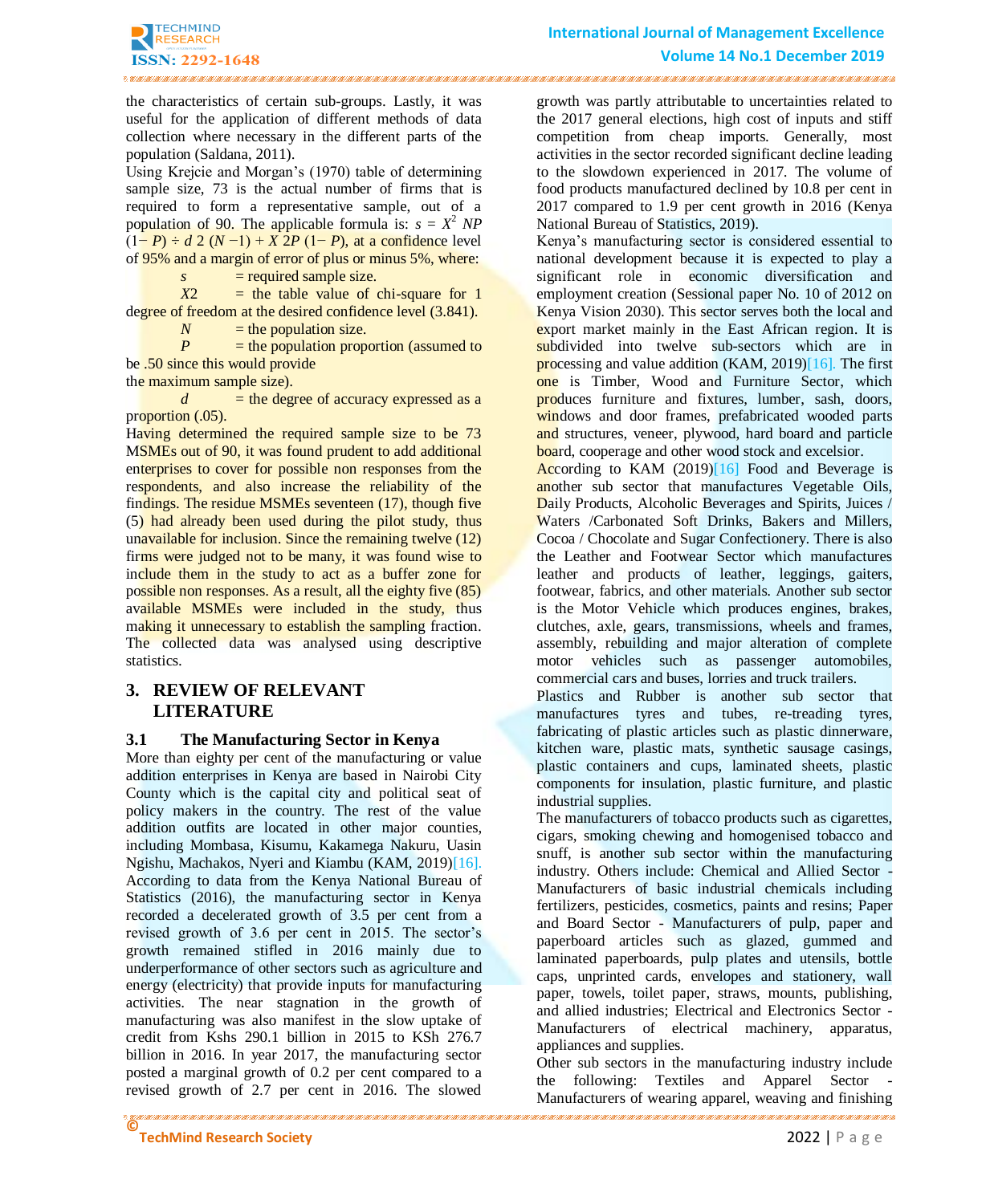

.<br>INSEE INSEE INSEE INSEE INSEE INSEE INSEE INSEE INSEE INSEE INSEE INSEE INSEE INSEE INSEE INSEE INSEE INSEE INSEE IN

textiles, knitting mills, carpets and rugs; Pharmaceutical and Medical Equipment Sector - Manufacturers of medical equipment, drugs and medicines; Metal and Allied Sector - Smelting and Hot Rolling, pipes and tubes, wire and wire products, general fabricators and allied industries (KAM, 2019[\)\[16\].](#page-8-9)

#### **3.2 Theories of Competitiveness**

Wang (2014[\)\[39\]](#page-9-2) posit that a theory is a set of systematically interrelated concepts, definitions and propositions that are advanced to explain and predict facts. Theories are therefore generalizations about variables and the relationships among them McGrath  $(2013)[21]$ . They narrow the range of facts needed in a study, summarise what is known about an object of study and state the uniformities that lie beyond the immediate observation (Powell, 2001[\)\[27\].](#page-8-11) As such, it was necessary to review theories of competitive advantage that formed the framework of this study.

Competitive Advantage is a theory created by Michael E. Porter while seeking to explain key determinants that are necessary in creating and sustaining superior performance, in order to stay ahead of competition (Porter, 199[6\[26\];](#page-8-12) 1985). McGrath (2013[\)\[21\]](#page-8-10) concurs with Porter's proposition that competitive advantage is obtained when an organisation develops or acquires a set of attributes (or executes actions) that allow it to outperform its competitors. As explained by Wang  $(2014)[39]$ , the theory of competitive advantage was created by Michael E. Porter starting from the actual economic reality which could no longer be explained on the basis of the model of comparative advantages. As elaborated by McGrath (2013[\)\[21\],](#page-8-10) Michael E. Porter analysed ten countries with important share in international commerce (Denmark, Germany, Italy, Japan, South Korea, Singapore, Sweden, Switzerland, Great Britain and USA), establishing the system of the determinants of the competitive advantage. As elaborated by Wang & Ghose (2006), Michael Porter started from the premise that the nature of the competition and the sources of competitive advantage are very different among industries and even among the segments of the same industry, and a certain country can influence the obtaining of the competitive advantage within a certain sector of industry. Porter (1990) also proposed that the globalisation of the competition and the appearance of the trans-national companies do not eliminate the influence of a certain country for getting the competitive advantage because a country can offer different competitive advantages for a company, depending on whether it is an origin country or a host country. Another proposition was that innovation has a role of leading force to ensure a company stays ahead of the competition to avoid elimination from the market (Powell, 2001[\)\[27\].](#page-8-11)

Starting from this premise, Porter (1990) identifies a system of determinants which is the basis for getting competitive advantages by the nations. The first one is the factorial determinant, which is the endowment of a

country with factors. The second one is the determinants of the demand, which relates to the features of the internal market. The next determinant is the up and downstream industries; and lastly, the strategy and structure of the companies and the rivalry among them (domestic competition). As further elaborated by Wang (2014), these four determinants are conditioned one to another, and are considerably influenced by others two factors: the chance and the governmental policy. The more complex and dynamic the economic environment of the country is, the more likely some companies could fail if they cannot capitalize in an adequate way the requests of this environment.

The classical economic theory identifies the labour, land and capital as the factors of production (Peteraf, 1993[\)\[25\].](#page-8-13) Porter (1985) theory of competitive advantage demonstrates that, even though endowment with factors is obviously important, the critical element for a country to be competitive is to create new factors and to improve the existing ones. Hence, competitive advantage should be created because it is not inherited. Porter (1996[\)\[26\]](#page-8-12) therefore divides the production factors into several categories. These are; human resources (quantity, the level of instruction, the costs with the labour, the time of working, the attitude to working); natural resources (abundance, quality, accessibility, the costs with land, water, mineral resources, forest); knowledge resources (the supply of the scientific, technical and marketing knowledge used for creating and distributing goods and services); resources (the level and the cost of the capital available for financing the industry, determined by the saving rate of the economy and the structure of the financial national market); infrastructure (including the transport systems, post, communications, payment systems and the systems used to transfer money). Porter (1990) argues that these factors which are the most important for obtaining competitive advantage are created in time by an enterprise through important investments. In addition to Government policy, Porter (1996; 1990) identifies three features of the domestic demand which influence the acquirement of the competitive advantage. These are the structure of the domestic market which determines the quality level of the goods; severe domestic buyers with sophisticated needs; and anticipatory needs of the domestic buyers. On the importance of governmental policy, he observes that this is so because it can influence the local market by subventions, investments in education, regulating the domestic market, creating a competitive infrastructure for reducing the accessing costs of the factors. The government is also an important buyer for certain industries, such as defence industry, aeronautics and telecommunication. It is therefore important is to approach the system of the competitiveness conditions with a coherent governmental action in order to create or improve the national

Another theory of competitiveness is the Market-Based View (MBV) which proposes that industry factors and

competitive advantages.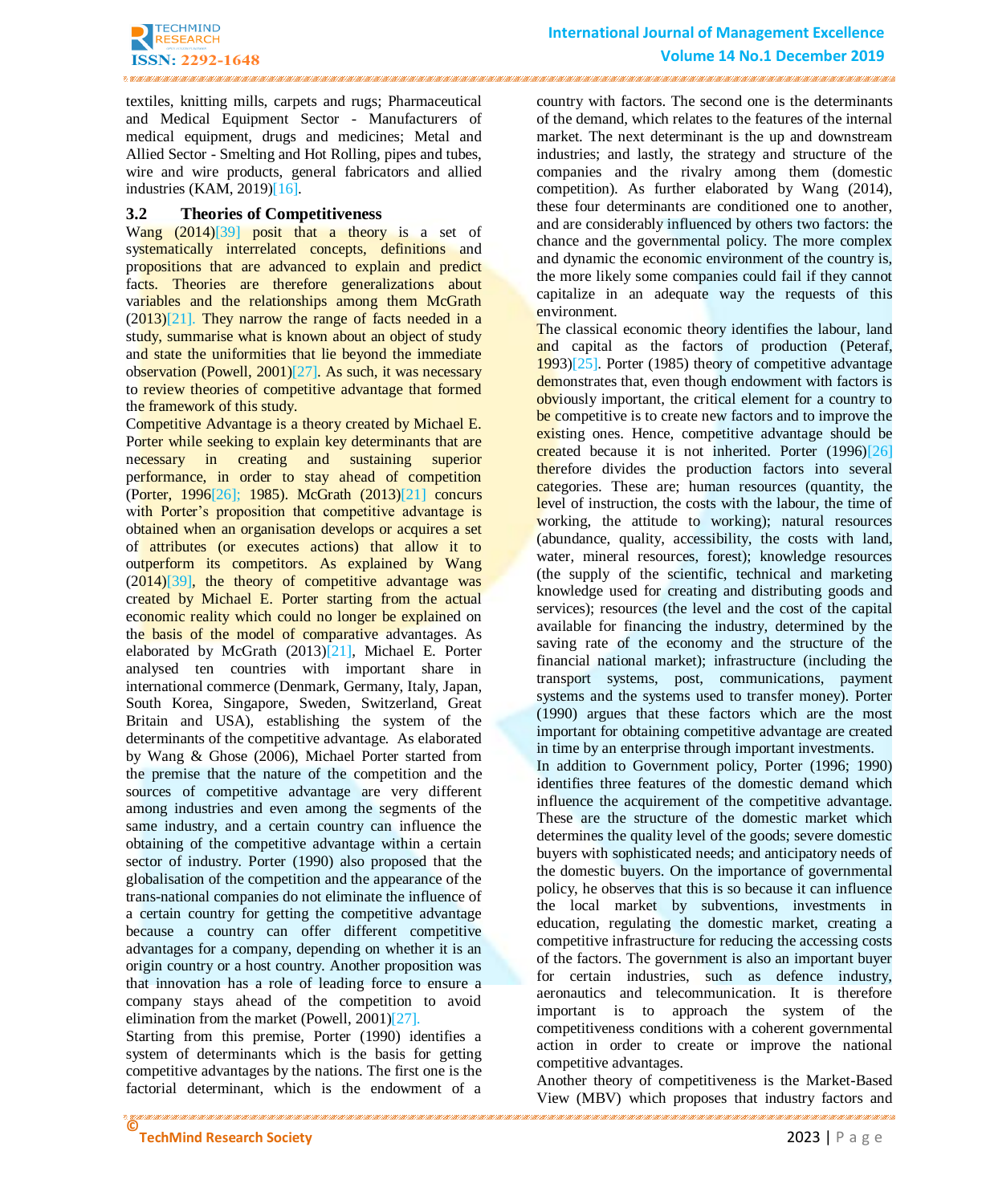external market orientation are the primary determinants of firm performance (McGrath, 2013[\)\[21\].](#page-8-10) The sources of value for the firm are embedded in the competitive situation characterizing its end-product strategic position (Wang, 2014)**.** The strategic position is a firm's unique set of activities that are different from their rivals. Alternatively, the strategic position of a firm is defined by how it performs similar activities to other firms, but in very different ways. In this perspective, a firm's profitability or performance are determined solely by the structure and competitive dynamics of the industry within which it operates (Adebisi and Gbegi, 2013).

In formulating strategy, firms commonly make an overall assessment of their own competitive advantage via an assessment of the external environment based on the five forces model (Porter 1996; 1985). The five forces under consideration consist of the following: barriers to entry, threat of substitutes, bargaining power of suppliers, bargaining power of buyers and rivalry among competitors (Porter 1985). In this perspective, a firm's sources of market power explain its relative performance. Three sources of market power are frequently highlighted: monopoly, barriers to entry, and bargaining power (Leahy & Montagna, 2008[\)\[18\].](#page-8-14) When a firm has a monopoly, it has a strong market position and therefore performs better (Tuan & Takahashi, 2009[\)\[38\].](#page-9-0)

The five-force model enables organisation to analyse the current situation of their industry in a structured way. However, the model has limitations. Porter's model assumes a classic perfect market as well as static market structure, which is unlikely to be found in present-day dynamic markets. In addition, some industries are complex with multiple inter-relationships, which make it difficult to comprehend and analyse using the five force model (Wang 2014). Moreover, Bryson & Stephen (2009) stated that the most important determinants of profitability are firm-specific rather than industry-specific factors. Jara & Escaith,  $(2012)[15]$  $(2012)[15]$  suggested that competitive advantage based on resources and capabilities is more important than just solely based on products and market positioning in term of contributing to sustainable competitive advantages.

**©** Another theory of competitiveness is the Resource Based View of the firm (RBV), which draws attention to the firm's internal environment as a driver for competitive advantage and emphasises the resources that organizations have developed to compete in the environment (Peteraf, 1993)<sup>[25]</sup>. Subsequently, researchers made important contributions towards developing the Resource-Based View of strategy. According to Powell,  $(2001)[27]$ , the focus of inquiry changed from the structure of the industry, that is, Structure-Conduct-Performance (SCP) paradigm and the five forces model, to the firm's internal structure, with resources and capabilities (the key elements of the Resource-Based View). Since then, the resource-based view of (RBV) strategy has emerged as a popular theory of competitiveness (Wang, 2014). However, it has been

argued that the RBV ignores the nature of market demand and only focuses on internal resources. Therefore the concept of 'fit' was as a balancing act between the external and internal determinants (Nwankwo & Gbadamosi, 2010[\)\[23\].](#page-8-15)

As elaborated by Wang (2014), most researchers subscribing to the RBV regard knowledge as a generic resource. However, some researchers suggest that knowledge has special characteristics that make it the most important and valuable resource, hence their proposition for the Knowledge-Based view, as another theory of competitiveness (MaCarthy & Greatbanks, 2006). McGrath (2013[\)\[21\]](#page-8-10) concur that knowledge, know-how, intellectual assets and competencies are the main drivers of superior performance in the information age. MaCarthy & Greatbanks (2006) also suggest that knowledge is the most important resource of a firm. Evans (2003) pointed out that material resources decrease when used in the firm, while knowledge assets increase with use. Innovative knowledge gives the firm its competitive position over its rivals. The firm with innovative knowledge is able to introduce innovative products or services, potentially helping it become a market leader (Bigliardi, Colacino & Dormio, 201[1\[5\];](#page-8-16) Bos-brouwers, 2010[\)\[7\].](#page-8-17)

Transient Advantage is a more recent proposal on competitiveness that seek to overturn the hitherto assumptions about the temporal scope of the strategy formulation and execution processes (Wang, 2014; McGrath, 2013[\)\[21\].](#page-8-10) Previously, organizational strategies for competitiveness would be formulated to guide the firm's behaviour for a number of years, before reformulation. However, the proposal on Transient Advantage argues that given the way the current business environment has evolved, opportunities for leveraging competitive advantage are transient. This observation has a repercussion on the way in which strategies are formulated, executed, monitored, evaluated and revised. An important implication is that the strategy life-cycle will need to be much shorter, and, necessitate fast reaction to changing market conditions. This is, arguably, most important for the market-based view, wherein market positioning responses would have to be much faster.

From a review of theories of competitive advantage, it is clear that there is no agreement in how strategy is conceptualised and in its units of analysis. There is also diversity on which of the various propositions is the correct one going into the future. Therefore the position adopted by the current study is a mixture of the various propositions.

# **4. RESULTS AND IMPLICATIONS**

# **4.1 Response Rate**

A total of eighty five (85) MSMEs from a different range of production units were included in this study. The study recorded 66.66% response rate which means that fifty six (56) Chief Executive Officers, General Managers or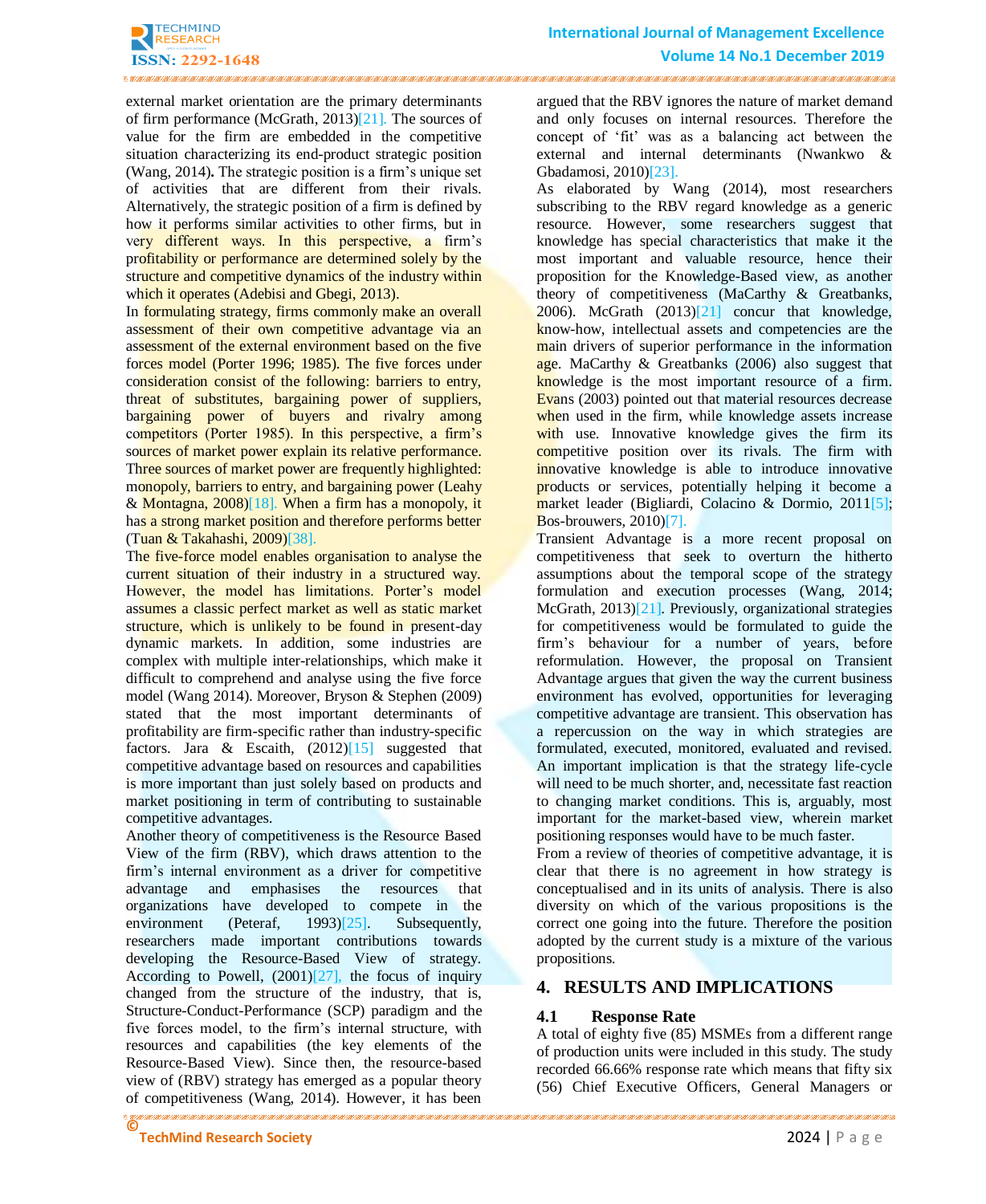

Senior Management staff participated in the study. The non-response was due to a combination of factors including time constraint on the part of the interviewees,

unwillingness and/or inability to respond to items on the questionnaire. The response rate from the various clusters as presented in Table 1

| Table 1: Response Rate |  |
|------------------------|--|
|------------------------|--|

|                                  | <b>Employment Levels</b> | <b>TOTALS</b> |             |    |
|----------------------------------|--------------------------|---------------|-------------|----|
| <b>Stratum</b>                   | $51 - 100$               | $101 - 150$   | $151 - 200$ |    |
| Food Processing                  |                          |               |             |    |
| <b>Wood Workings</b>             |                          |               |             |    |
| <b>Fabricated Metal Products</b> |                          |               |             |    |
| <b>Non Metallic Products</b>     |                          |               |             |    |
| Leather, Textiles & Garments     |                          |               |             |    |
| <b>TOTALS</b>                    | 19                       | 19            | 18          | 56 |
| $\frac{0}{0}$                    | 33.9                     | 33.9          | 32.1        |    |

The sizes of the firms were determined based on the number of employees in the respective enterprises. As presented in Table 1, the distribution of the number of employees in the firms showed that most of the Food Processing firms had 101 – 150 employees at 38.46%; Wood Working firms at 55.55% had 51-100 employees, while most in the Fabricated Metal cluster were at 41.66%  $(101 - 150)$ . In the Non Metallic Products cluster, most firms at  $44.44\%$  had  $151 - 200$  employees as compared to the Leather, Textiles and Garments cluster where most of the firms had  $51 - 100$  employees. There was however, no significant difference in the sampled firm sizes ( $\chi^2$  = 1.721,  $P = 0.988$  since the responses were well distributed across the clusters in the target group.

#### **4.2 Responses on Business Strategic Issues**

When asked to respond to a number of strategy related items, in 54.5% MSMEs, the business unit strategy is not

adequate in light of competitive pressure (mean response 2.5). 54.5%: The business unit strategy is not appropriate for exploiting opportunities in the future (mean response 2.5). 48.5% MSMEs: The business unit strategy is not formulated carefully by all levels of management (mean response 2.7). 39.4% of the firms: the business unit strategy does not adequately reflect the strengths of the business unit (mean response 2.8). 48.5% MSMEs: There is no clearly developed long term business unit strategy (mean response 2.9). 75.7% MSMEs: The Business Unit Strategy adequately establishes priorities for managers (Mean response 4.0). 56.1% MSMEs: There is a clearly written business unit mission statement (mean response of 4.3). The mean responses on all the items are presented in Table 2

| Table 2. IVICan Responses on Dusiness Buategy            |               |               |               |               |               |             |
|----------------------------------------------------------|---------------|---------------|---------------|---------------|---------------|-------------|
| <b>Opinion on item</b>                                   | <b>SD</b>     | D             | <b>NS</b>     | $\mathbf{A}$  | <b>SA</b>     | <b>Mean</b> |
|                                                          | $\frac{6}{9}$ | $\frac{0}{0}$ | $\frac{6}{6}$ | $\frac{0}{0}$ | $\frac{6}{6}$ | response    |
| is a clearly written business unit mission<br>There      | 9.1           | 13.6          | 21.2          | 39.4          | 16.7          | 3.4         |
| statement                                                |               |               |               |               |               |             |
| There is clearly developed long term business unit       | 16.7          | 31.8          | 12.1          | 27.3          | 12.1          | 2.9         |
| corporate strategy                                       |               |               |               |               |               |             |
| The corporate strategy and business unit mission are     |               |               |               |               |               |             |
| communicated clearly to all levels of management         | 3.0           | 21.2          | 34.8          | 33.3          | 7.6           | 3.2         |
| The corporate strategy and business unit mission are     |               |               |               |               |               |             |
| communicated clearly to the non-management               | 4.5           | 18.2          | 33.3          | 42.4          | 1.5           | 3.2         |
| workforce                                                |               |               |               |               |               |             |
| The corporate strategy is adequate in light of           | 24.2          | 30.3          | 22.7          | 19.7          | 3.0           | 2.5         |
| competitive pressure                                     |               |               |               |               |               |             |
| The corporate strategy adequately reflects the strengths | 18.2          | 21.2          | 30.3          | 27.3          | 3.0           | 2.8         |
| of the business unit                                     | 22.7          |               |               |               |               |             |
| The corporate strategy is appropriate for exploiting     |               | 31.8          | 21.2          | 22.7          | 1.5           | 2.5         |
| opportunities in the future                              |               |               |               |               |               |             |
| The corporate strategy is formulated carefully by all    |               | 33.3          | 27.3          | 18.2          | 6.1           | 2.7         |
| levels of management                                     |               |               |               |               |               |             |
| The corporate strategy adequately establishes priorities |               | 9.1           | 9.1           | 34.8          | 40.9          | 4.0         |
| for managers                                             |               |               |               |               |               |             |
| The corporate strategy adequately establishes priorities |               |               |               |               |               |             |
| for the rest of the workforce                            |               | 24.2          | 25.8          | 34.8          | 6.1           | 3.0         |

Table 2: Mean Responses on Business Strategy

To establish the level of performance of MSMEs in relation to the tested items, a One-Way Analysis of

Variance (ANOVA) was conducted on the mean response on the items tested. The findings in this study showed that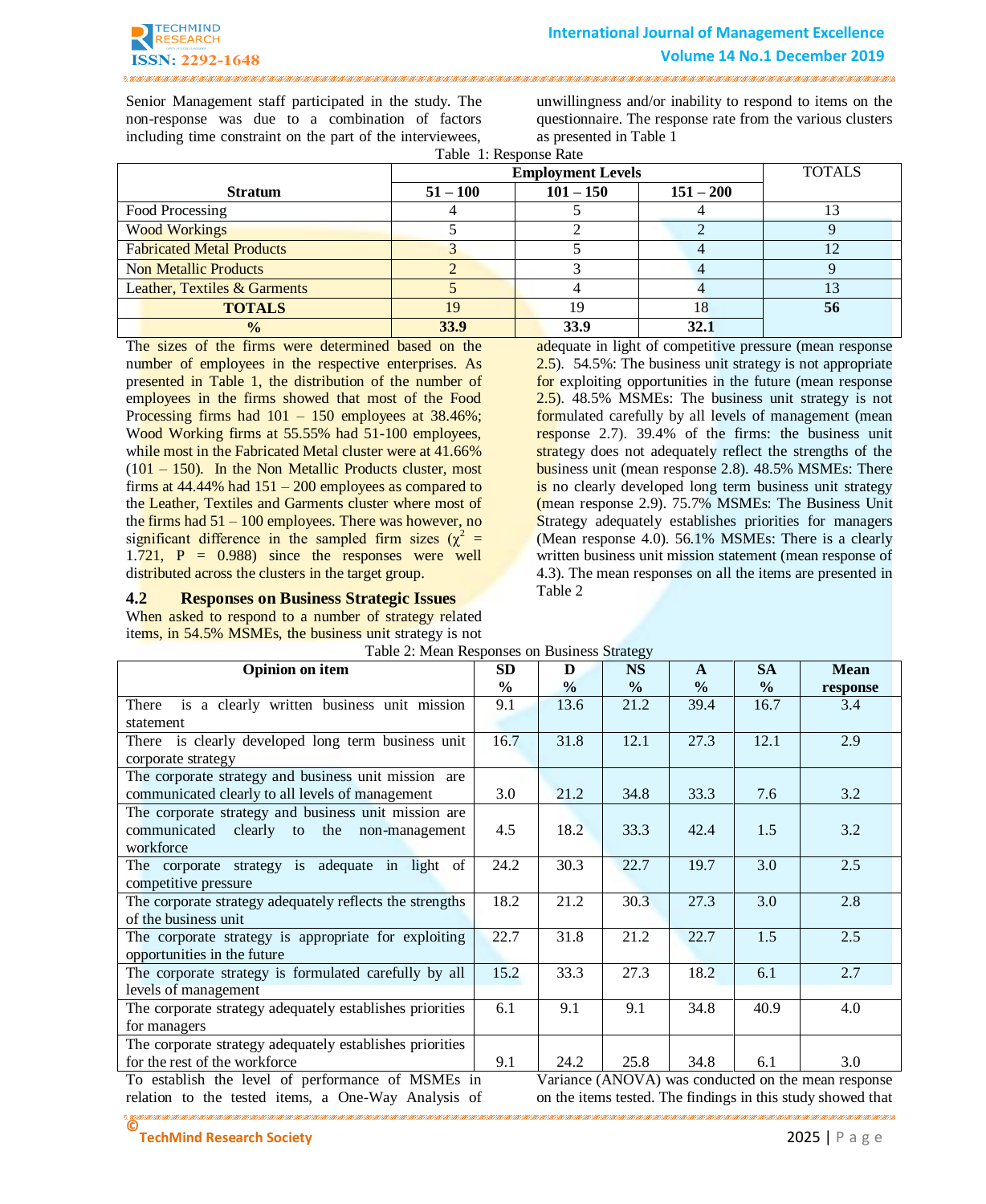

.<br>URI I HII I HII I HII I HII I HII I HII I HII I HII I HII I HII I HII I HII I HII I HII I HII I HII I HII I HII I HII I

there was a significant difference in the firms level of performance (F = 3.36, df = 12, P = 0.001) tested at  $95\%$ confidence interval ( $P \le 0.05$ ) and the means separated

. The material contract on the contract of the contract on the contract of the contract of the contract of the contract of the contract of the contract of the contract of the contract of the contract of the contract of the

using Tukey test. The mean responses are as shown in Table 3.

Table 3: Mean Responses

| Factor / Item             | Number of Tested Items | Mean Response rate | <b>Standard Deviation</b> |  |  |
|---------------------------|------------------------|--------------------|---------------------------|--|--|
| <b>Corporate Strategy</b> | 10                     | 3.02               | 0.46                      |  |  |

# **4.3 Implications**

The study's findings show that MSMEs which are within the SME sector are performing below par on issues to do with corporate strategy. These findings are in agreement with others conducted in the East African region, Africa and internationally (Mochoge 2011; Ngugi, Gakure, Were & Kibiru, 2012; Simiyu, 201[6\[12\];](#page-8-18) Philip, 2011; Tuan & Yoshi, 2010; Singh *et al.* 2008; Small, 2013). These findings seems to suggest that MSMEs in Kenya tend to overlook some necessary and critical corporate strategies because application of such requires a host of expensive and time consuming adjustments both in the organizational culture and structure. This means these MSMEs are struggling to operate, manage and improve their businesses efficiency and effectiveness in order to deliver quality products and services consistently and on time. This has a negative effect on MSMEs performance as it implies internal inefficiencies, ineffectiveness and negative bottom line, reduced job opportunities and low contribution to the gross domestic product (GDP) in Kenya. The findings therefore portend major impediments to MSMEs' attempt to reposition themselves for competitiveness in a globalised business environment considering that corporate strategy has interrelation with business success. These findings also has an implication to Kenya's big four agenda and the realization of Vision 2030 in view of the significant role of MSMEs towards the realization of Kenya's quest to industrialise and achieve competitiveness at the global level.

# **5. CONCLUSION AND RECOMMENDATIONS**

**©** The study concluded that lack of an effective corporate strategy to direct the efforts of human resources in the desired direction would result in inability to realize the set organizational objectives. This means these MSMEs are struggling to operate, manage and improve their businesses efficiency and effectiveness in order to deliver quality products and services consistently and on time. This has a negative effect on MSMEs performance as it implies internal inefficiencies, ineffectiveness and negative bottom line, reduced job opportunities and low contribution to the gross domestic product in Kenya. The study therefore recommends that MSMEs should formulate and implement business strategies that seek to cushion the firms against environmental threats posed by heightened competition, as well take advantage of opportunities arising from globalisation. The MSMEs must out of necessity choose to position themselves

within the industry by developing a strategy that directs the energies of all the personnel towards enhanced value delivery to the customer in terms of product differentiation, quality, excellent service and competitive prices. In this regard, the MSMEs should organise strategic focus workshops and use a combination of Porter's five force model components (Buyer, Supplier, Substitute product, Industry Competition, Potential entrant) to plan, organise and formulate their business strategy mechanism in line with the firm's mission, after a comprehensive SWOT analysis. A comprehensive SWOT profile analysis can help the MSMEs better take advantage of its strength and available opportunities while at the same time minimize its weaknesses and hedging itself against possible strengths.

The formulated strategy should be communicated to employees at all levels in the MSMEs. The MSMEs should periodically review their strategy in line with the prevailing competitive pressures using the following criteria to identify crucial strategic issues: (a) The impact they could have on their enterprises, (b) the likelihood that the identified issues would materialize, and (c) the time frame over which they could develop. The number of these issues needs to be limited to a manageable number (three to nine) to enhance the chances of securing the commitment and resources necessary to effectively act on them. The expected output would upon successful implementation of the stated recommendations would be qualitative and quantitative growth of the MSE sector resulting in several benefits including increased employment, exports and foreign exchange earnings, in addition to enhanced competitiveness of MSMEs and possible realization of Kenya's vision 2030.

# **6. REFERENCES**

- [1] Ayyagari, M., Demirgüç-Kunt, A. and Maksimovic, V. (2012). Who Creates Jobs in Developing Countries? Washington, D.C.: World Bank.
- [2] Abiodun, F. (2011): Small and Medium Scale Enterprise in Nigeria: The Problems and Prospects. The Collegiate Journal of Economics. Vol.60, pp 14 - 26
- [3] Adebisi, D & Gbegi, D (2013). Effect of Multiple Taxation on the Performance of SMEs in Nigeria (A study of West African Ceramics, Ajeokuta Kogi State). Mediterranean journal of social sciences. Published by MCSER-CEMAS- Sapienza University of Rome, Vol4 No 6, 2013

**TechMind Research Society** 2026 | P a g e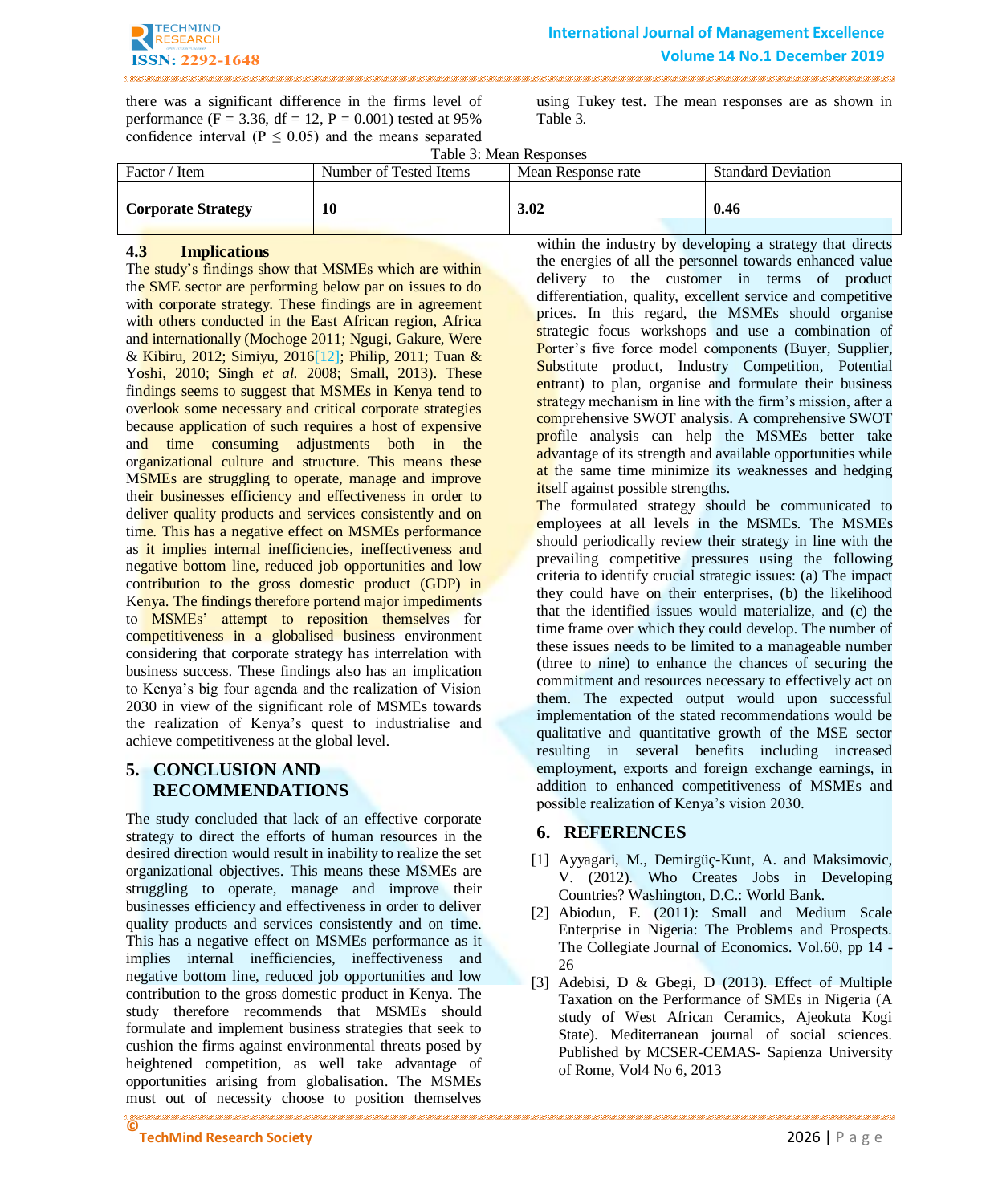

<span id="page-8-8"></span>[4] Banjoko, S. A. Iwuji, I.I. and Bagshaw, K. (2012): The performance of Nigerian manufacturing sector; A 52-year Analysis of Growth and Retrogression (1960 - 2012). Journal of Asian Business and Strategy. vol. 2. No.8 August 2012; pp. 177-191

- <span id="page-8-16"></span>[5] Bigliardi, B., Colacino, P., & Dormio, A. I. (2011). Management & Innovation: Innovative Characteristics of Small and Medium Enterprises, Butterworth-Heinemann, Amsterdam.
- <span id="page-8-4"></span>[6] Brinkmsnn, J., Grinchnik, D., and Kapsa, D. (2010). "Should entrepreneurs plan or just storm the castle? A meta-analysis on contextual factors impacting the business planning – performance relationship in small firms". Journal of Business Venturing, 25, 24-40.
- <span id="page-8-17"></span>[7] Bos-brouwers, H. E. J. (2010). Corporate Sustainability and Innovation in SMEs: Evidence of Themes and Activities in Practice. Business Strategy and the Environment, 435(June 2009), 417–435.
- [8] Bunyasi, G., Bwisa, M., & Namusonge, G. (2014). The effect of entrepreneurial finance on the growth of small and medium enterprises in Kenya.
- [9] Cooper, D., & Schindler, P. (2012). Business research methods (11th edition). Mc Graw Hill Cronbatch, L. (1951). Coefficient alpha and the internal structure of tests. Psychometrika, 16, 297-334.
- [10]Davidson, P., Delmar, F., & Wilkund, J. (2006). Entrepreneurship and growth of firms Cheltenham, UK: Edward Elgar Publishing.
- <span id="page-8-3"></span>[11] Dekkers, R. (2011). Impact of strategic decision making for outsourcing on managing manufacturing, International Journal of Operations & Production Management, 31(9):935 - 96524.
- <span id="page-8-18"></span>[12]Simiyu, F.M. (2016). "Effect of Government Policy and Regulations on the Growth of Entrepreneurial Women Micro and Small Enterprises in Trans Nzoia County, Kenya" 25 International Journal of Research in Business Studies and Management V3
- [13]Gichira, R, (1999). "Enabling Policy Environment for SMEs in Africa", Nairobi, International Labour Organisation.
- [14]International Finance Corporation. (2010). "The SME Banking Knowledge Guide." Washington, D.C.: IFC.
- <span id="page-8-6"></span>[15]Jara, J. & Escaith, H., (2012). Global Value Chains, International Trade Statistics and Policymaking in a Flattening World, World Economics, 13(4):19-38
- <span id="page-8-9"></span>[16]Kenya Association of Manufacturers (2019). Survey of the Manufacturing Sector in Kenya. Kenya Association of Manufacturers, Nairobi.
- [17]Krejcie, R.V. & Morgan, D. W. (1970). Determining Sample Size for Research Activities. Educational and Psychological Measurement, 30, 607-610.
- <span id="page-8-14"></span>[18]Leahy, D. & Montagna, C. (2008). Make or Buy in International Oligopoly and the Role of Competitive Pressure. GEP Research paper, University of Nottingham.63.
- <span id="page-8-7"></span>**©** [19]Levratto NL, Tessier M and Zouikri M (2010). The determinants of growth for SMEs. A longitudinal study of French manufacturing firms. Available at:

http://ssrn.com/abstract<sup>1</sup>/41780466. DOI: 10.2139/ssrn.1780466.

- <span id="page-8-5"></span>[20]Liesch, P.W., Buckley, P.J., Simonin, B.L., & Knight, G. (2012). Organizing the Modern Firm in the Worldwide Market for Market Transactions. Management International Review, 52:3-21.64.
- <span id="page-8-10"></span>[21]McGrath, R.G. (2013). 'Transient Advantage', Harvard Business Review, vol. 91, no.6, pp. 62-70.
- [22]Namusonge, M. (2006). The role of entrepreneurship education and training in stimulating entrepreneurial careers. 3 rd International Entrepreneurship Conference- United States International University (USIU), Nairobi
- <span id="page-8-15"></span>[23]Nwankwo, S. & Gbadamosi, A. (2010). Entrepreneurship Marketing: Principles and Practice of SME Marketing. Oxford, UK: Routledge.
- [24]Oslo Manual (2005). Guidelines for collecting and interpreting innovation data, (p. 166). Organisation for Economic Co-operation and Development (OECD) 2000.
- <span id="page-8-13"></span>[25] Peteraf, M.A. (1993). The cornerstones of competitive advantage: a resource-based view. Strategic Management Journal, vol. 14, no.3, pp.179-192.
- <span id="page-8-12"></span>[26]Porter, M.E. (1996). What is Strategy? Harvard Business Review, vol. 74, no.6, pp. 61-78.
- <span id="page-8-11"></span>[27]Powell, W.W. (2001), 'Competitive advantage: logical and philosophical considerations', Strategic Management Journal, vol. 22, no.9, pp. 875-888.
- [28]Republic of Kenya (2006). Economic survey of 2005. Kenya National Bureau of Statistics: Ministry of planning and national development. Nairobi: Government printer.
- [29]Republic of Kenya (2011). Gender mainstreaming guidelines: Working towards gender equality through gender-responsive national policy and planning. Ministry of State for Planning, National Development and Vision 2030. Nairobi: Government printer.
- [30]Republic of Kenya (2011). Second Annual Progress Report on the Implementation of the First Medium Term Plan (2008-2012) Kenya Vision 2030, Nairobi: Monitoring and Evaluation Directorate Ministry of State for Planning, National Development and Vision 2030.
- <span id="page-8-0"></span>[31]Republic of Kenya (2012a). Kenya vision 2030: Ministry of State for Planning, National Development and Vision 2030. Sessional paper no. 10 of 2012. Nairobi: Government printer.
- <span id="page-8-1"></span>[32] Republic of Kenya, (2012b). Micro and Small Enterprise Act of 2012. Government Printers, Nairobi.
- [33]Republic of Kenya (2016). Economic Survey 2015. Kenya National Bureau of Statistics. Nairobi, Kenya: Government printer.
- [34] Republic of Kenya (2016). Micro, Small and Medium Establishment [MSME] Survey. Kenya National Bureau of Statistics, Nairobi Kenya
- <span id="page-8-2"></span>[35]Republic of Kenya (2018). Economic Survey. Kenya National Bureau of Statistics, Nairobi.

**TechMind Research Society** 2027 | P a g e